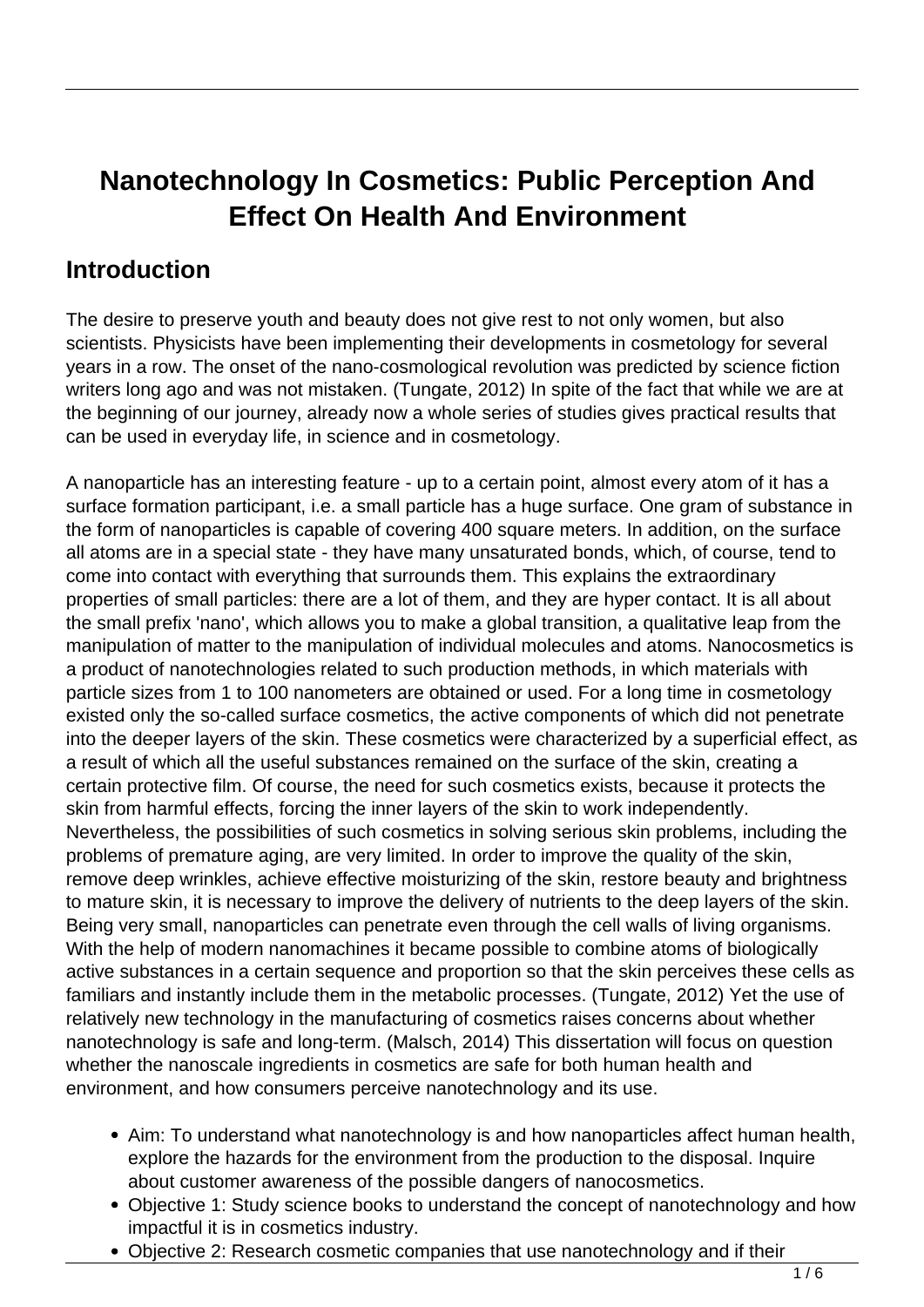customers can easily learn about nanoparticle use from the product labelling.

Objective 3: Study about risks of nanotechnology on health and environment.

## **Context**

This proposal will mainly focus on nanoparticles used in cosmetics and their properties based on research from books and articles. Following will be investigated to gain basic knowledge about the potential risks of nanomaterials compared to ordinary cosmetics.

## **What is Nanotechnology and how it works?**

In the laboratory, new nanotechnology can work wonders: on a special computer, you can program the creation of cosmetics with pre-known properties and absolutely identical to the cells of human skin. In other words, to allow the skin with a variety of properties to get exactly what it needs most. The composition of nanocosmetics is different from traditional cosmetics. Knowing what substances the skin needs for different people and conditions, nanotechnologists create whole bio-complexes containing the necessary active components related to human cells. The substances crushed to nano-size multiply their effectiveness and easily penetrate deep into the epidermis. Therefore, there is no need for huge concentrations of wanted substances, as in conventional creams, each molecule of the product will completely fulfil its function. (Morgan, Havelka and Lochhead, 2007) The main active ingredient in the formulas is silicon oxide. The properties of highly dispersed silica are well known. This absolutely safe trace element is present in body, while its effectiveness as a cosmetic ingredient has been tested for centuries. Israeli scientists managed to break up SiO2 into nanoparticles: the size of the active substance in the formulas is one millionth of a millimetre. This allows to increase the area of ??interaction of the cosmetic product with the skin, increasing its effectiveness several times. (Knobloch and Kaminorz, 2004) It is the properties of nanosilica due to the mechanism of action, its effectiveness in correcting the external manifestations of aging and high performance in acne rashes. Scientists emphasize the fundamental properties of silica, which they adopted in the laboratory: it is an excellent antioxidant, has a high sorption capacity, hydrophilicity, i.e. ability to bind a significant amount of water, it also collects protein compounds (for example, dead skin cells, melanin, sebum, microorganisms) by three orders of magnitude more than all known sorbents. In the nanoscale range, virtually any material exhibits unique properties. (Shokri, 2017) For example, silver ions have an antiseptic property, however, a solution of silver nanoparticles has a significantly higher effect. Silver nanoparticles can be used to modify traditional and create new materials, coatings, disinfectants and detergents (including toothpastes and cleaning pastes, washing powders, soaps), cosmetics.

### **Is cosmetics industry hiding nanoparticles from consumers?**

The cosmetic industry is one of the main players in the nanotechnology market. According to studies, the share of cosmetics accounted for most of the patents related to nanoparticles toothpastes, sunscreens, shampoos, hair conditioners, lipsticks, eye shadows, shaving gels, moisturizers and deodorants. From the marketing point of view, one of the most promising sectors in the industry is anti-aging products. It is expected that new advances in the field of nanotechnology will significantly increase the profit of cosmetics. (Morgan, Havelka and Lochhead, 2007) For example, L'Oreal is ranked sixth in terms of the number of nanotechnology patents in the United States, company has developed polymer nanocapsules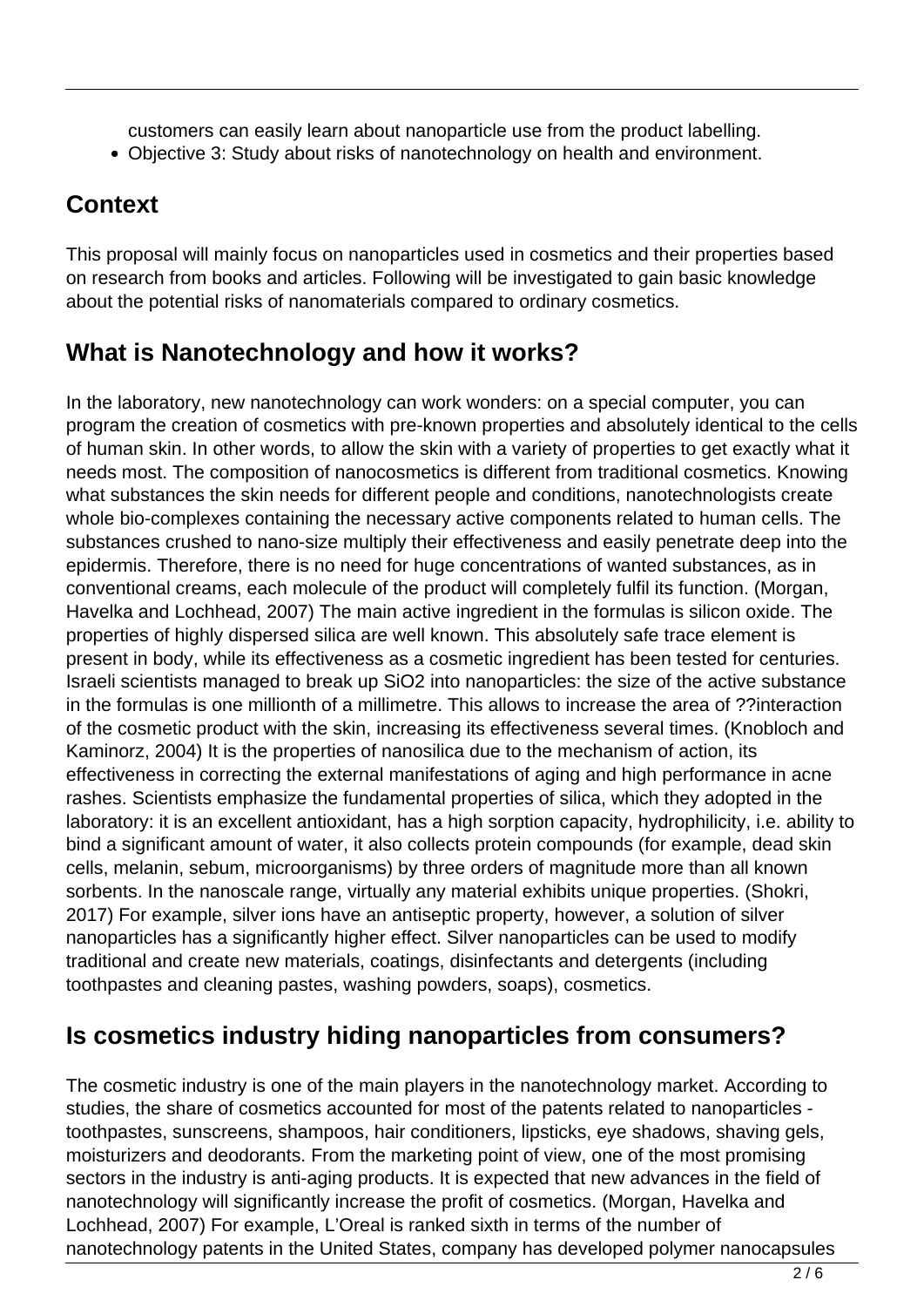that deliver the active substances to the deeper layers of the skin, making it stronger. But despite the fact that anti-aging products look the most profitable, L'Oreal and its rivals are also introducing nano into other designs, such as eye shadows with brighter colours, iridescent or metallic effects. Nonetheless, most of cosmetics manufacturers fail to inform customers about whether it contains nanoparticles, people do not even suspect that there are serious concerns about the safety of their health and the environment. (Mandavilli, 2019) The chart on the next page shows how well aware are people (mostly women, aged 16-45) of nanomaterials in the cosmetics and the potential risks. Most women were not familiar with nanotechnology, its effect on health or if it is used in their daily cosmetic products. Various surveys have shown that almost all major cosmetic manufacturers use nanotechnology in their products. Frequently, these companies do not use the whole nanoparticle complex and use only 1-2 nano components.

Some successful manufacturers using different nanoparticles in their products, on the contrary, fail to inform the customers about the nano ingredients that product contains. Many scientists, politicians and anti-advertising statements cause significant concerns and question the safety of nanoparticles, especially those used in daily cosmetics. Tests by Friends of the Earth Australia has identified the top ten brands, including Lancôme Paris, Clinique, By Terry, Clarins, L'Oréal, The Body Shop, Max Factor, Yves Saint Laurent, Revlon, and Christian Dior. The research conducted by the Australian microscopy and microanalytical study found that eight leading brands, foundations and concealers with particles below 100 nm were Clinique, Clarins, L'Oréal, Revlon, The Body Shop, Max Factor, Lancôme Paris and Terry; two more products contained particles measured at 100 nm in Yves Saint Laurent and Christian Dior. (Emergingtech.foe.org.au, 2009) Found nanoparticles are used to dissipate light, hide wrinkles,

protect from sunlight or improve colour. In addition, Friends of the Earth found that seven of the tested cosmetic products contained ingredients that are known to act as 'penetration enhancers', so nanoparticles are more likely to penetrate deeper layers of the skin, three cosmetic products with no penetration enhancers were mineral bases that pose a higher risk of inhalation in powder form. Only one of the brands (Christian Dior) surveyed indicated that nanomaterials are used on the product label. Without nanomaterials indicated in the ingredient list, consumers are not given a reasonable choice.

### **Nanosized particles may possibly have an effect on health**

For years, the cosmetic industry has earned a lot of money. People want to use beauty products, and companies produce them - just supply and demand. The only problem is that no one knows exactly whether new nanoproducts will be safe. Nanoparticles can have very unlike biological, physical and chemical properties than their usual equals. Despite the fact that there is no definite evidence that nanocosmetics are harmful to health, preliminary studies reveal that there is a serious risk that nanoparticles pass through the skin, enter the bloodstream and accumulate in tissues and organs. (Egorova, Kubatiev and Schvets, 2016) It is believed that healthy skin creates a barrier against the penetration of foreign particles, however, damaged or even just tense skin can pass them into the body. It turned out that titanium oxide, currently widely used in sunscreens, modifies the normal response of cells to foreign particles. Moreover, nanoparticles reduce the rate of productivity of reactive oxygen types, which is potentially dangerous for brain cells. (Mellowship, 2009) Biologist at University of Southern California Caleb Finch states that once nanoparticles gain entry to the brain, they damage cells there in a number of ways. (Stevens, 2014) There is no consistent evidence that such oxidative loads can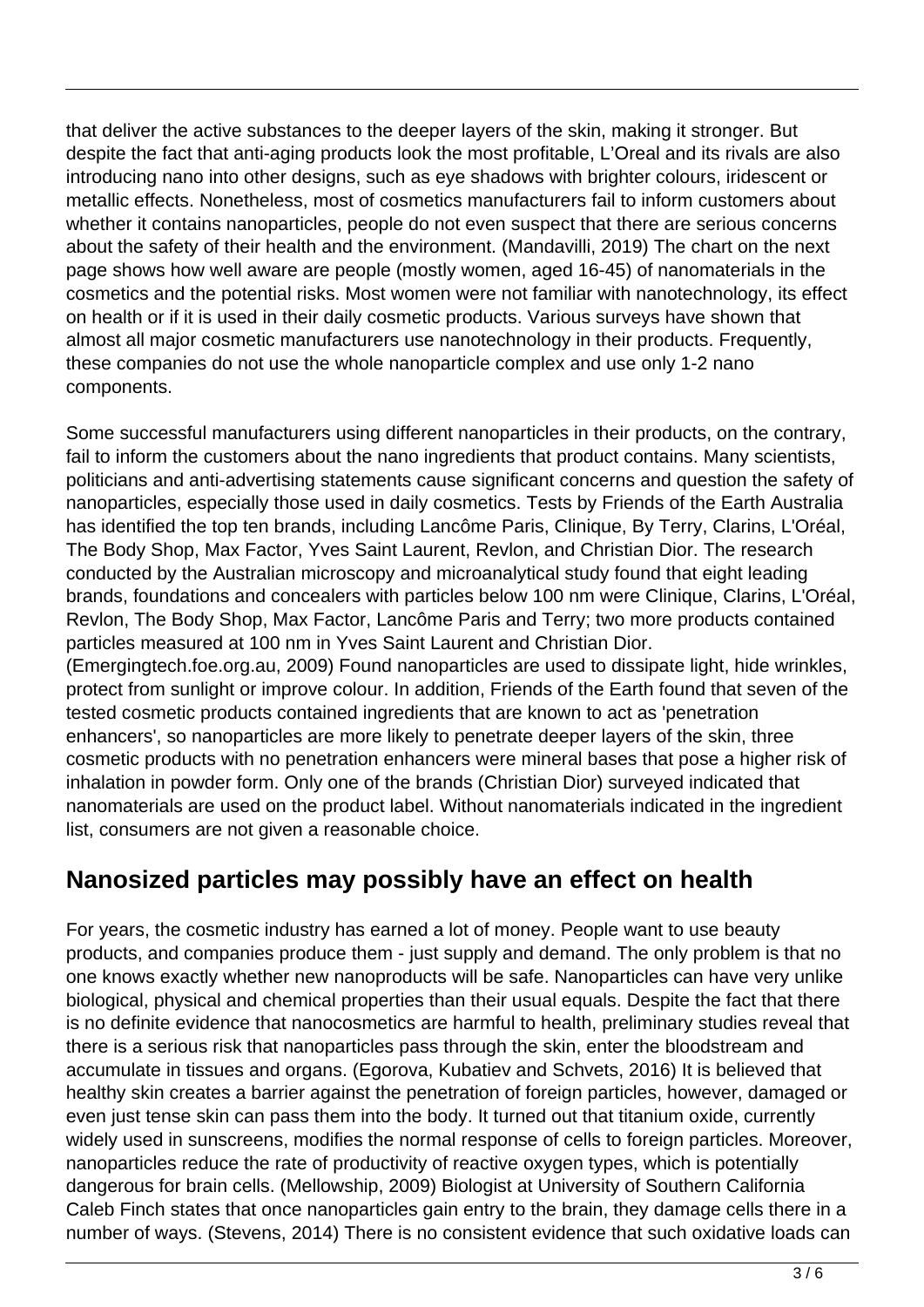damage neurons, but additional studies already suggest that titanium oxide can lead to the death of neurons. (Malsch, 2014) The Royal Organizations in their report recommended, according to and European regulation, to consider nanoparticles as 'new chemicals', to conduct relevant tests and approve or ban them by an independent committee before using these particles in consumer products. (Ngarize, Makuch and Pereira, 2013)

#### **Industry and activists clash over health and environmental risks of nanotechnology**

Meanwhile, numerous cosmetics containing nanoparticles are already on the market. One of the manufacturers of cosmetics with zinc oxide particles is Advanced Powder Technologies (APT). According to company, the nanoparticles contained in sunscreens do not penetrate through the skin and therefore are safe. (Ewg.org, 2019) APT agrees that further particle studies are necessary, but it is believed that they will only confirm their safety, since zinc oxide has been used in cosmetics for many centuries, no problems with it appeared.

### **Future impacts of Nanopollution**

In addition to medical risks there are also environmental. Due to the fact that it is not entirely clear how nanoparticles behave, it is also unclear how dangerous they are for the environment and how much they can pollute it. The cosmetics industry is one of the dirtiest in the world, the production volumes are enormous. There are various ways in which nanomaterials can pollute the environment. They can be released during production or accidently. (Egorova, Kubatiev and Schvets, 2016) For example, a sunscreen containing nanomaterials that has been washed off while taking a shower or swimming would go to wastewater system or surface waters. After the sunscreen is finished, the packaging would be disposed and either incinerated or landfilled. Nanoparticles in petroleum are expected to be released into the air. (Shokri, 2017) There is no sufficient amount of information about the fate of nanomaterials at the end of their life cycle. Nanomaterials can be discharged directly from landfills by incineration or waste water cleaning. For instance, most of the nanoparticles used in cosmetics, paints and coatings eventually end up in the wastewater, either during their direct use, or slightly after the product has worn out. Reuse can be a long-term goal, but it is very little known at present that would make this possible. Materials such as carbon nanotubes used in plastics, sports equipment and electronics are likely to remain in the product until they enter a landfill or incinerator, where they can be discharged into the environment or released into the air. (Koehler et al., 2008) The effects of nanomaterials released into the environment may be different from those used for their intended purpose. Activists constantly protesting against use of nanotechnology and the effects of it on environment. Photo below of 'No Nano' Graffiti, protesting against the establishment of nanotechnology laboratories, on the Bastille fortress in Grenoble, France. Grenoble is known as European capital of leading research centers in nanotechnology. Nearly all funding is for exploring how nanotechnology may successfully be used to fix current environmental issues but one rather different than that of how nanotechnology could have a destructive effect on the environment. The debate whether the nanoscience is safe on both sides continues to be divided and defensive. "There is virtually no data on chronic, long-term effects on people, other organism or the wider environment", says John Lawton, a scientist and author from the Royal Commission on Environmental Pollution. (Mitchell, 2019)Photo by David **Monniaux**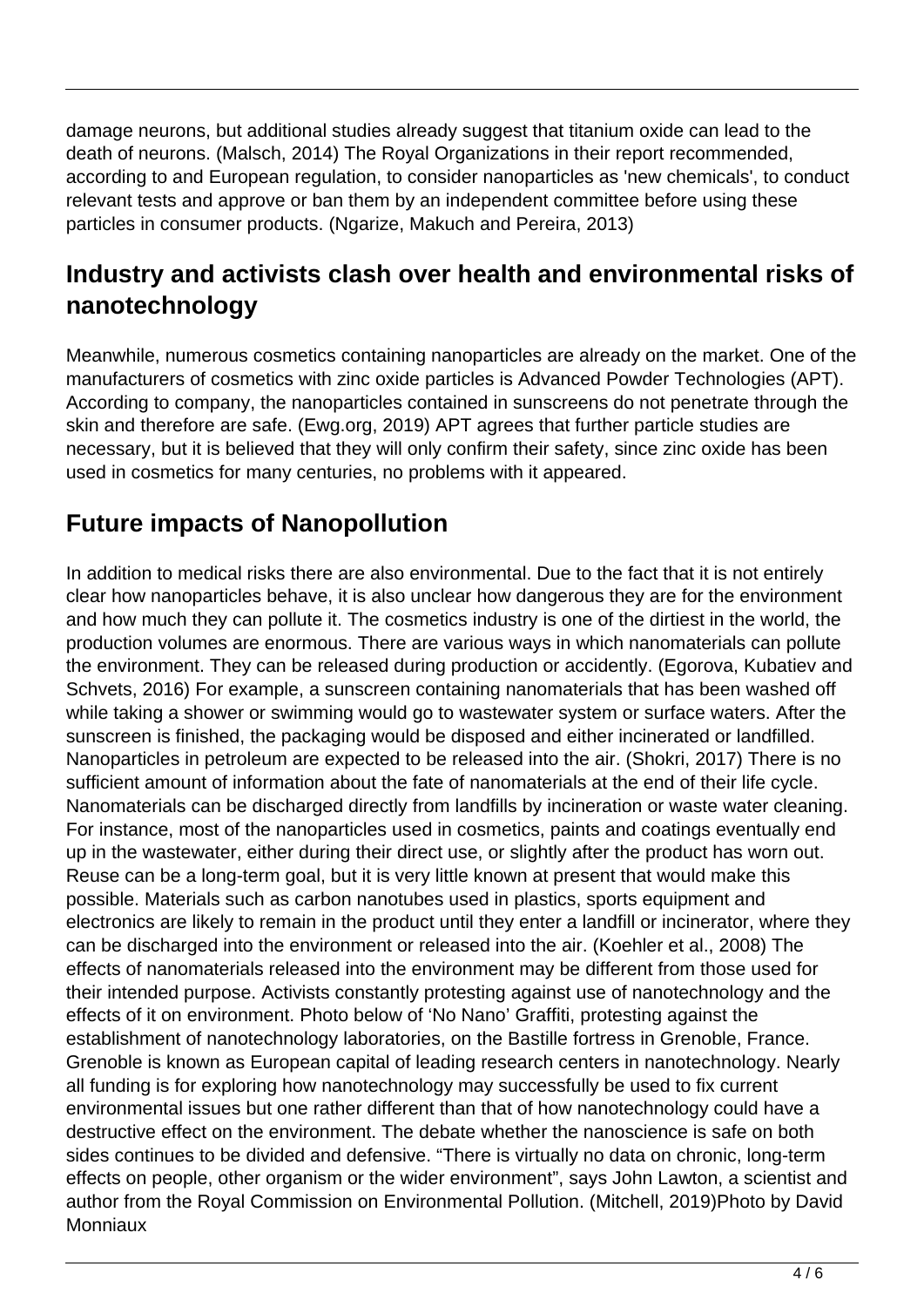### **Methodology**

The dissertation will include both primary and secondary research. Quantitative and qualitative data will be collected by using an anonymous survey, it will focus on people's (mostly women, aged 16-40) perception on nanoparticles in cosmetics, whether it is safe for the health and environment in their point of view. In addition to that, it will ask people who used any cosmetics with nanomaterials if they saw any positive or negative change in their skin, teeth, etc.

## **Conclusion**

Nanocosmetics is already conquering the world. Scientists and cosmetics manufacturers are optimistic about the future possibilities of nanotechnology and continue their successful developments in the field of nano-cosmetology. In fact, the entire revolutionary nature of nanocosmetics makes it possible to deliver directly to the skin, precisely to the right layers of it, a precisely dosed amount of the smallest particles of substances that are the most helpful to the skin. But most importantly, scientists managed to program the nanoparticles to perform predetermined actions at the right time and in the right place.

But is it worth risking health and environment for the sake of smooth skin or white teeth?

## **Bibliography**

- 1. Egorova, E., Kubatiev, A. and Schvets, V. (2016). Biological effects of metal nanoparticles.
- 2. Knobloch, H. and Kaminorz, Y. (2004). MicroNano integration. Berlin: Springer.
- 3. Malsch, I. (2014). Nanotechnology and human health. Boca Raton, Fla: CRC.
- 4. Mellowship, D. (2009). Toxic beauty. London: Gaia.
- 5. Morgan, S., Havelka, K. and Lochhead, R. (2007). Cosmetic nanotechnology. Washington, DC: American Chemical Society.
- 6. Tungate, M. (2012). Branded beauty. London: Kogan Page.Webster, T. (2007). Nanotechnology for the regeneration of hard and soft tissues. Singapore: World Scientific.
- 7. Zhu, H., Pielichowski, K. and Njuguna, J. (2014). Health and environmental safety of nanomaterials. Cambridge: Woodhead Publishing.
- 8. Ajazzuddin, M., Jeswani, G. and Jha, A. (2015). Nanocosmetics: Past, Present and Future Trends. Recent Patents on Nanomedicine, [online] 5(1), pp.3-11. Available at: htt ps://www.researchgate.net/publication/278162173\_Nanocosmetics\_Past\_Present\_and\_ Future\_Trends.
- 9. Shokri, J. (2017). Nanocosmetics: benefits and risks. BioImpacts, [online] 7(4), pp.207-208. Available at: https://www.ncbi.nlm.nih.gov/pmc/articles/PMC5801531/.
- 10. Bloch, M. (2019). Nanocosmetics human and environmental toxins? Green Living Tips. [online] Green Living Tips. Available at: https://www.greenlivingtips.com/articles/nanocosmetics.html
- 11. Mandavilli, A. (2019). Nanocosmetics: Buyer Beware. [online] MIT Technology Review. Available at: https://www.technologyreview.com/s/407397/nanocosmetics-buyer-beware/
- 12. Mitchell, D. (2019). Nanotechnology and GMOs: Similiarities and Differences. [online] Naturally Savvy. Available at: https://dev-ghd2dup4u6v.earnware.com/live/nanotechnolo gy-and-gmos-similiarites-and-differences/